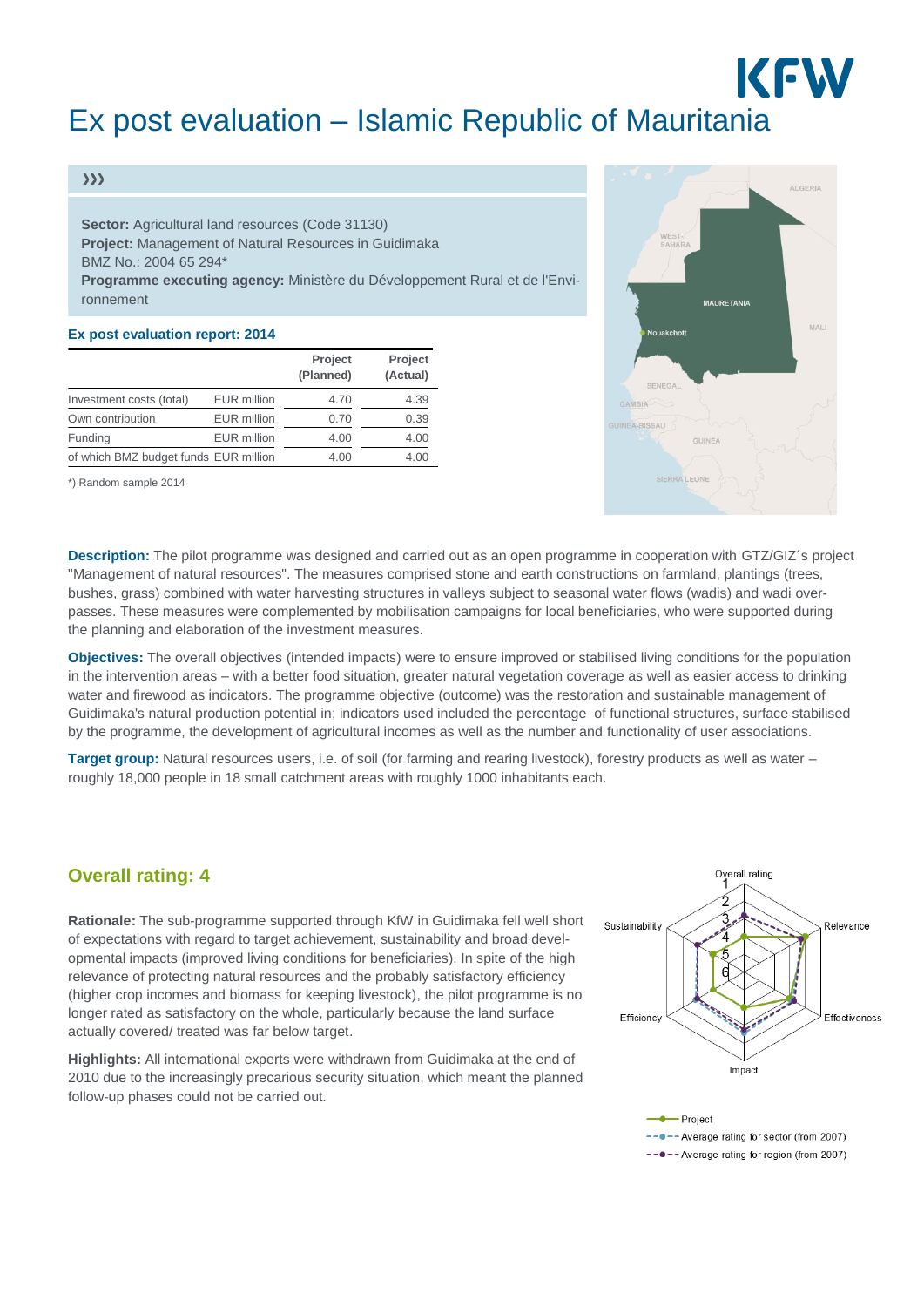# KFW

## Rating according to DAC criteria

## **Overall rating: 4**

#### **General conditions and classification of the project**

Guidimaka region is one of the most densely populated and poorest regions of Mauritania. Agriculture and animal husbandry are the most important economic activities, but these are increasingly threatened by the degradation of soil and water resources. To stabilise living conditions, stone and earthworks were established on farmland and protective plantations as part of a pilot project, sometimes combined with hydraulic engineering measures (e.g. rainwater retention structures like dams or similar for irrigation purposes). Furthermore, public mobilisation campaigns were carried out – largely in parallel – and the population was actively involved in planning and implementing erosion protection measures. In addition, beneficiaries received technical advice on cultivation techniques. The landowners were to work voluntarily contribute to the project with their own labour. The pilot project was conducted in cooperation with a programme supported through GIZ ("Management of natural resources"), whereby the TC promoted, amongst others, the establishment of user associations, which were then supported via FC-financed measures. The entire intervention was originally planned for a longer period; however, by the end of 2010, the FC project was not continued beyond the pilot phase assessed here, as the security situation had become too dangerous for international experts.

#### **Relevance**

The problem analysis remains valid with hindsight: The vegetation cover that has been degraded due to overgrazing, deforestation and repeated droughts does not offer adequate protection against erosion. Effective protection against this and better use of the available water resources could help to improve incomes and ultimately living standards of those depending on agriculture for their livelihoods. In this respect, the intervention logic and the bundle of activities derived therefrom are essentially defined correctly – particularly with view to the alternative income opportunities for large parts of the population, which are limited at best.

With hindsight, the high level of participation by beneficiaries as planned in the project approach proved a constraint. This concept was based on the assumption of the population sharing the aforementioned problem analysis with regard to soil degradation. However, this hypothesis was not tested as part of the preparatory mobilisation activities, as is otherwise common with such project types,. Consequently, the choice was to attempt a "cold start", accepting the inherent risks of such an approach. Ultimately, the beneficiaries' mobilisation and commitment were particularly hampered by parts of the population earning a significant portion of their income through remittances from migrant workers (especially the Soninke people accounting for 60 % of the population, the "original" crop farmers): As a consequence, mobilising participation and contribution through work force was difficult. Poorer farmers, by contrast, could not afford to work voluntarily free of charge. They were and are reliant on additional income.

The programme concept also comprised the establishment of user associations as the basis for implementing FC measures. These user associations were set up in agreement with the prefectures, which subsequently supervised the associations. Thus the project made use of national procedures and institutions. This is consistent with Mauritanian policy of strengthening food security, and also with the priorities of German-Mauritanian development cooperation today.

In summary, the relevance of the project is still good.

#### **Relevance rating: 2**

#### **Effectiveness**

The programme objective ("outcome") - the restoration and sustainable management of Guidimaka's natural production potential - is measured against the following indicators, whose achievement is summarised below: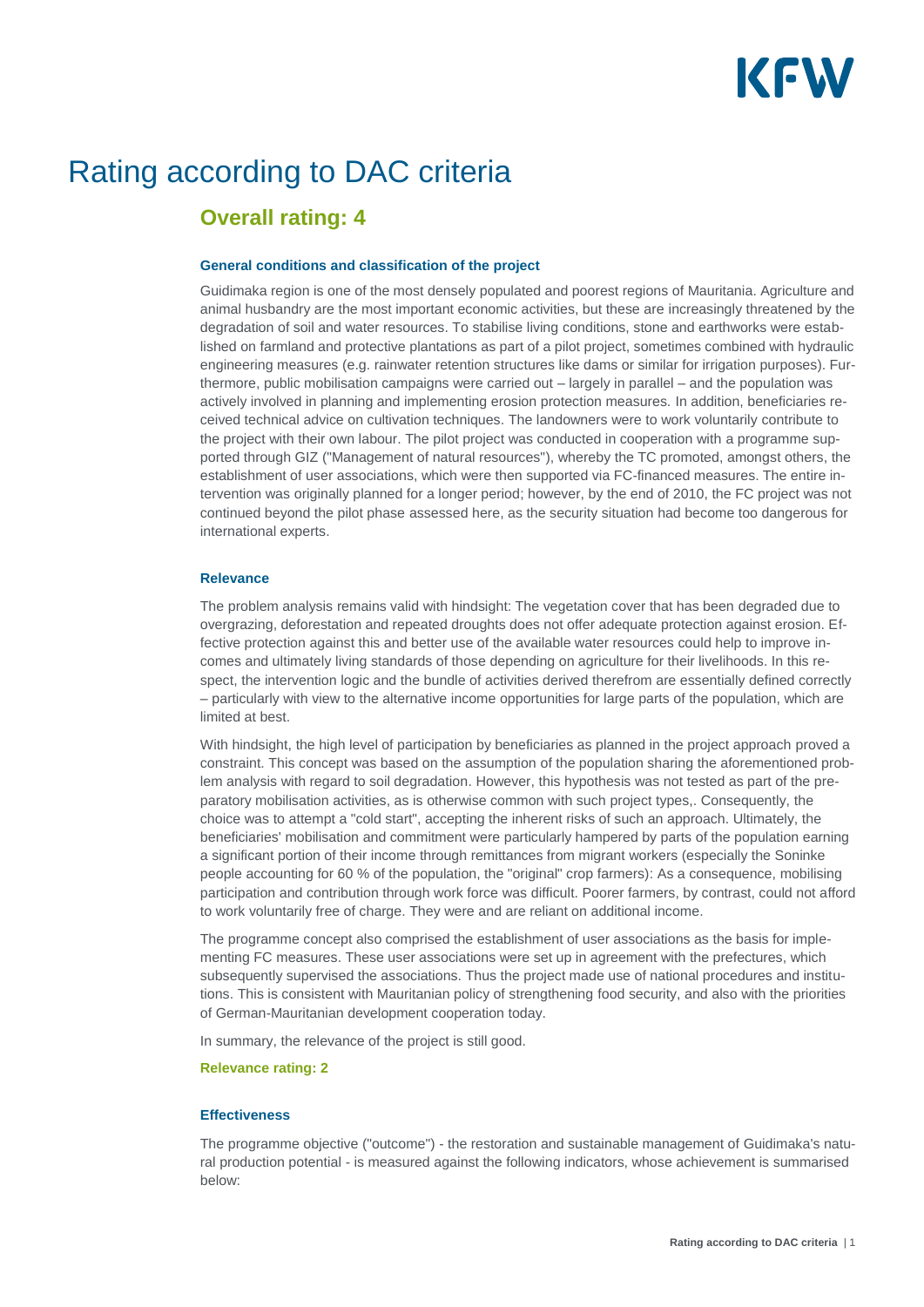

| <b>Indicator</b>                                                                                               | <b>Project appraisal target</b><br>(Planned) | <b>Ex-post evaluation (Actu-</b><br>$al)^*$                                                               |
|----------------------------------------------------------------------------------------------------------------|----------------------------------------------|-----------------------------------------------------------------------------------------------------------|
| Number of active user associa-<br>tions                                                                        | 28                                           | Eighteen which cover more<br>than 50 % of the region's graz-<br>ing area, no information on<br>operations |
| Utilisation rate of stabilised ar-<br>eas                                                                      | $90 + \%$                                    | 68 %                                                                                                      |
| Ratio of user associations that<br>can cover monitoring costs of<br>checking compliance with land<br>use rules | 75 %                                         | 67%                                                                                                       |
| Protected or stabilised areas<br>(ha)                                                                          | 4500ha                                       | 2500ha                                                                                                    |
| Ratio of constructions that fulfil<br>their function                                                           | 85 %                                         | 87%                                                                                                       |

\* Data from 2011. No current data could be collected due to the security situation;

With particular regard to the area to be stabilised (the core component of the FC contribution), achievements are way below target, but less so concerning the degree of utilisation of such areas. In this context, significant constraints were presented by the FC commitment's premature abandonment for security reasons (see above) as well as the beneficiary population's low capacities to work for free in the dry season. Still, beneficiaries put in 102,000 working days, and in good locations land use productivity rose by 128 % with sorghum. It is difficult to determine ex-post whether the surface indicator was possibly too ambitious. Other requirements were met to an adequate extent overall. However, no detailed information exists on adherence to the agreed land use rules (especially protecting the vegetation against grazing or browsing, maintenance of protective measures such as stone walls, etc.), a core element of the project. Control mechanisms in this respect were and are the responsibility of the user associations, who also bear the costs and are supposed to collect any fines. However, information on the actual functioning of those mechanisms is sparse and contradictory at least in part.

Overall, effectiveness is still rated as still satisfactory.

#### **Effectiveness rating: 3**

#### **Efficiency**

Design and consulting costs in the start-up phase were very high (73 % of the FC funds). This was primarily due to difficulties in mobilising the target groups without a lengthy "lead time" (see "Relevance" above), which required a much higher degree of supervision particularly in the early stages and during the pilot phase. Moreover, the abandonment of FC activities as outlined above meant the planned "decreasing" intensity of external consulting and planning work – and spreading this over a wider area – did not materialise. The costs per hectare are roughly EUR 578 (excluding consulting costs), whereby 27 % of the costs were covered by the beneficiaries´ own contribution. Considering only direct consulting costs (i.e. excluding GIZ support) the total costs per hectare amount to EUR 1,754, which means the production efficiency is no longer satisfactory.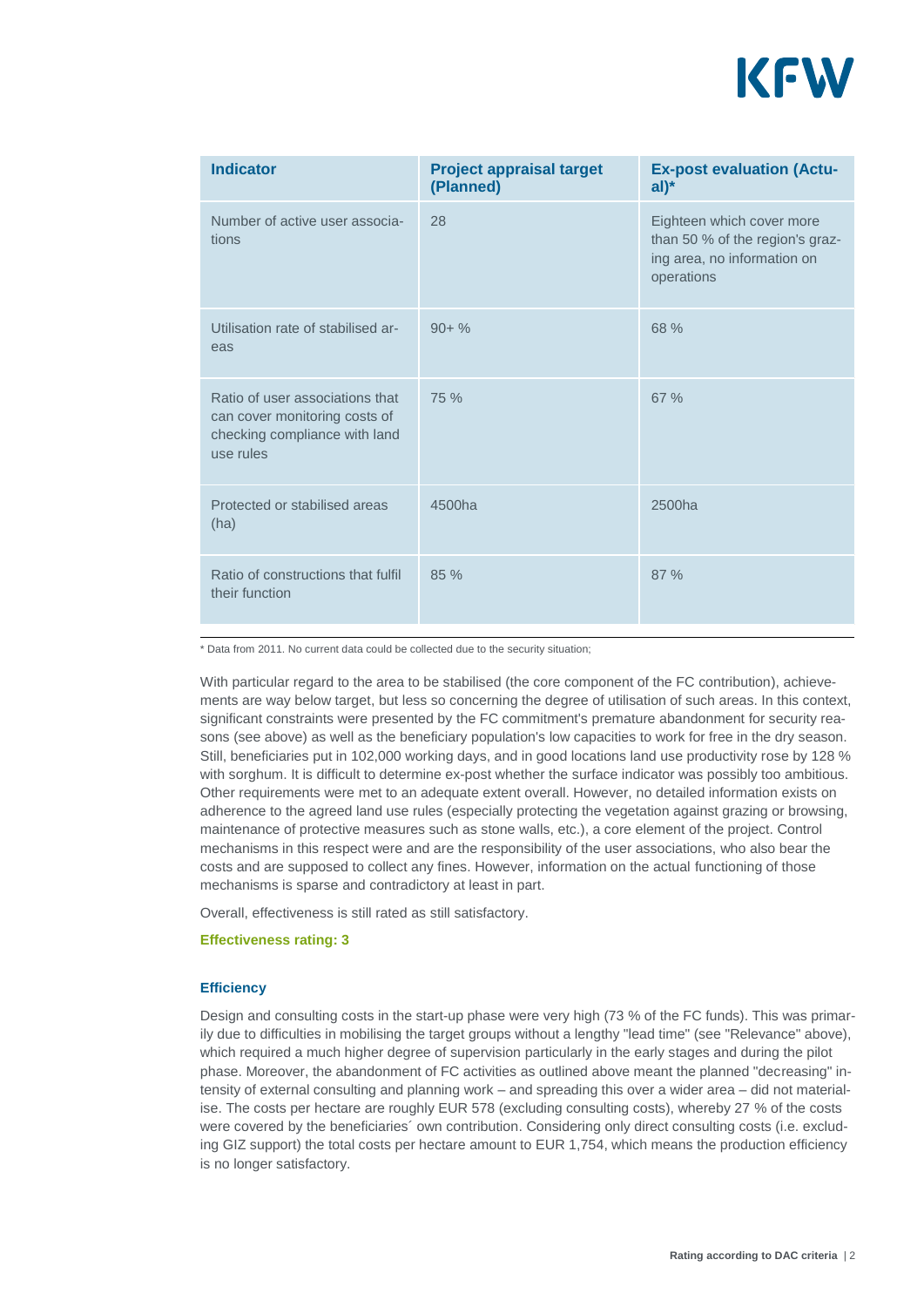

Assuming constant variable production costs (more specific information is not available here), the additional revenues (+128%) estimated with sorghum as the main crop could result in additional revenue of EUR 263-456 per hectare and year depending on the project. This essentially indicates acceptable economic efficiency of the investment measures; provided that land areas developed are sufficiently large, structures are maintained in the long term and utilisation level remain adequately high. However, the low area output and the moderate degree of utilisation prevent satisfactory allocation efficiency in this case. It is also unclear whether the structures and installations can be maintained appropriately (cf. "Sustainability" below) and therefore generates additional revenues over a sufficiently long period. Supplementary income possibly derived from improved livestock husbandry, growing vegetables and time saved in collecting drinking water for example could not be estimated for lack of information. Intensifying animal husbandry would be an alternative to rainfed agriculture in Guidimaka. Unfortunately, this cannot be quantified for lack of relevant data. A cost/benefit analysis of a neighbouring Mauritanian region can nevertheless be used to assess allocation efficiency. In that context, an average internal rate of return of 4.9% was calculated for similar measures – albeit assuming a land utilisation rate of 100%. This means similarly positive figures can, in theory, also be expected for Guidimaka. Generally speaking, safeguarding the livelihood basis (esp. soil) in the countryside can essentially be rated as efficient from an allocation perspective - as long as the rural population predominantly lives from subsistence farming and livestock keeping, without alternative sources of income. The importance of money remitted by labour migrants proved a challenge in this case (cf. above).

In view of the aspects referred to above regarding production and allocation efficiency, the sub-rating is "no longer satisfactory".

#### **Efficiency rating: 4**

#### **Impact**

Data on income effects at household level would have been necessary to assess impact achievement: improved or stabilised living conditions for the population. Ex-ante surveys ("baseline") for this are lacking as much as relevant information ex-post . As an alternative, reference data from other Sahel countries and quality survey results can be used. Experiences of comparable projects elsewhere generally confirm positive effects such as more intensive farming and higher incomes. Higher yields likely made it easier for the target group to buy foods, thereby triggering income effects. It is equally plausible to assume that more fodder was produced on the land managed in Guidimaka (tree and bush vegetation, harvest residues). Greater production of basic foodstuffs, vegetables, milk and meat improves the population's food situation. Nevertheless, actual impacts are scattered and the project was unable to deliver any widespread impact, especially since - owing to the security situation - it could not be continued beyond the pilot phase.

Given the difficulties in confirming improved living standards, the limited project duration, and the restricted larger-scale effects as a result (also caused by the limited surface output) – we rate the overall developmental impact of the FC component of the cooperative programme as no longer satisfactory, despite noteworthy, albeit scattered positive results. The achievement of the indicators can be summarised as follows:

| <b>Indicator</b>                                | <b>Project appraisal target</b><br>(Planned) | <b>Ex-post evaluation (Actual)</b>                                                                   |
|-------------------------------------------------|----------------------------------------------|------------------------------------------------------------------------------------------------------|
| Improved food situation                         | No "baseline" available                      | According to survey (2011),<br>improved animal husbandry<br>and higher yields, more wild<br>animals: |
| Easier access to drinking water<br>and firewood | As above                                     | No information                                                                                       |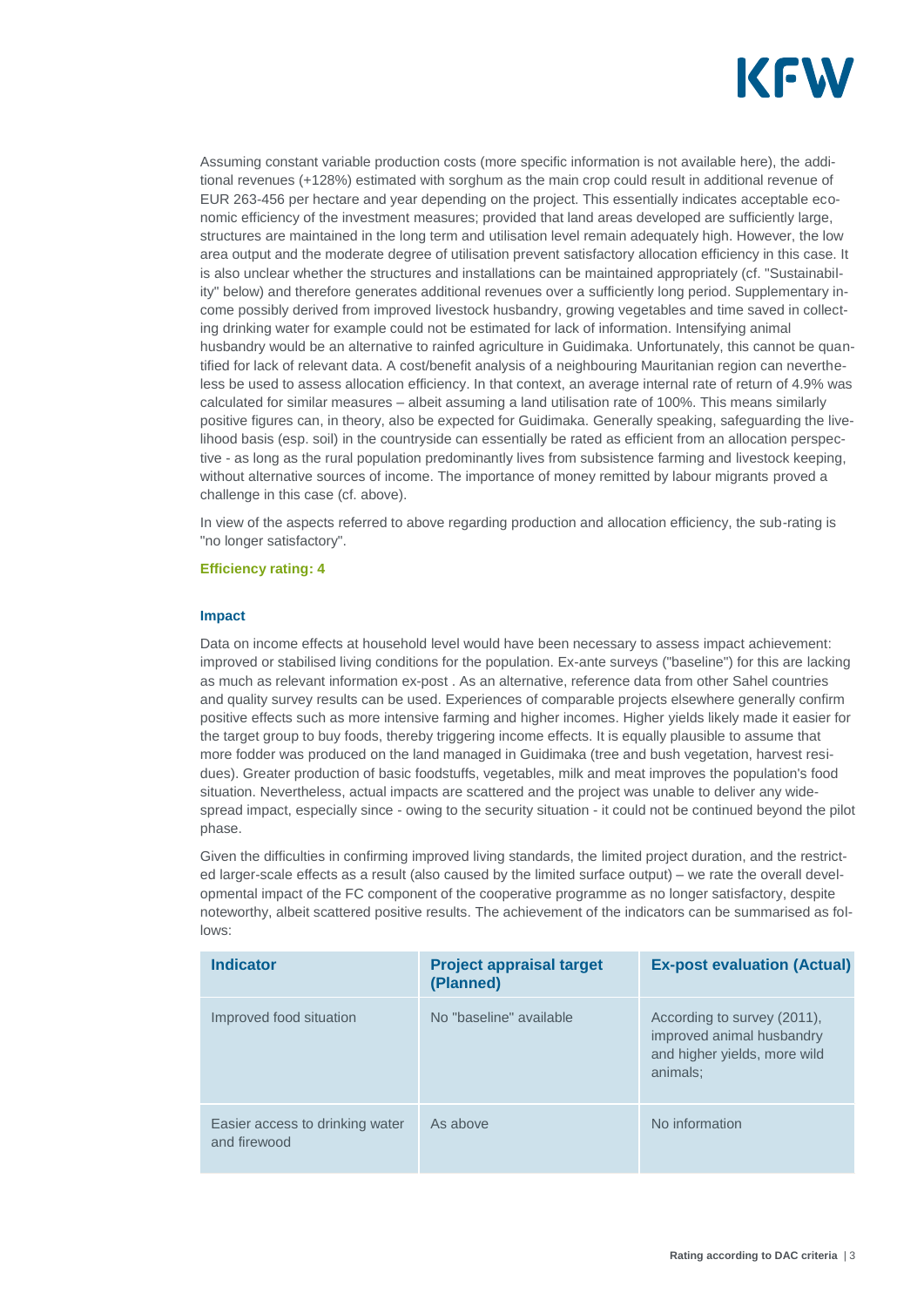

Development of vegetation index (ICV) in areas where user associations exist for 3+ years

Improvement **Positive development** in level of coverage with natural vegetation, but no information on area

#### **Impact rating: 4**

#### **Sustainability**

Currently, no estimates or figures are available on the proper maintenance of erosion protection measures; equally, information on the user associations' actual functioning is non-existent – and certainly not on their future prospects. Since beneficiaries' initial mobilisation has already proven difficult, it is plausible to conclude there that similar problems exist with regard tomaintaining erosion protection structures, accordingly, sustainability is rated as unsatisfactory. Nonetheless, the Mauritanian land tenure rule prevents a fully unsatisfactory evaluation. This system stipulates that land can only be leased from the state (owner) to individual land users or those organised in associations if such land is visibly worked on and protected. Thus, lease and land use law secures the preservation of protective structures to some extent, at least theoretically.

Generally speaking, land use in its current form is not sustainable in Mauritania for the most part (neither for crop farming nor for keeping livestock). In this context, there are clear indications that Mauritania´s agro-ecological potential as regards rainfed agriculture is not yet exhausted, even if precipitation fluctuates significantly. Yet extensive improvements are not evident for the project region of Guidimaka. The commitment was ultimately terminated too early to bring about any lasting changes in behaviour or management methods.

**Sustainability rating: 4**